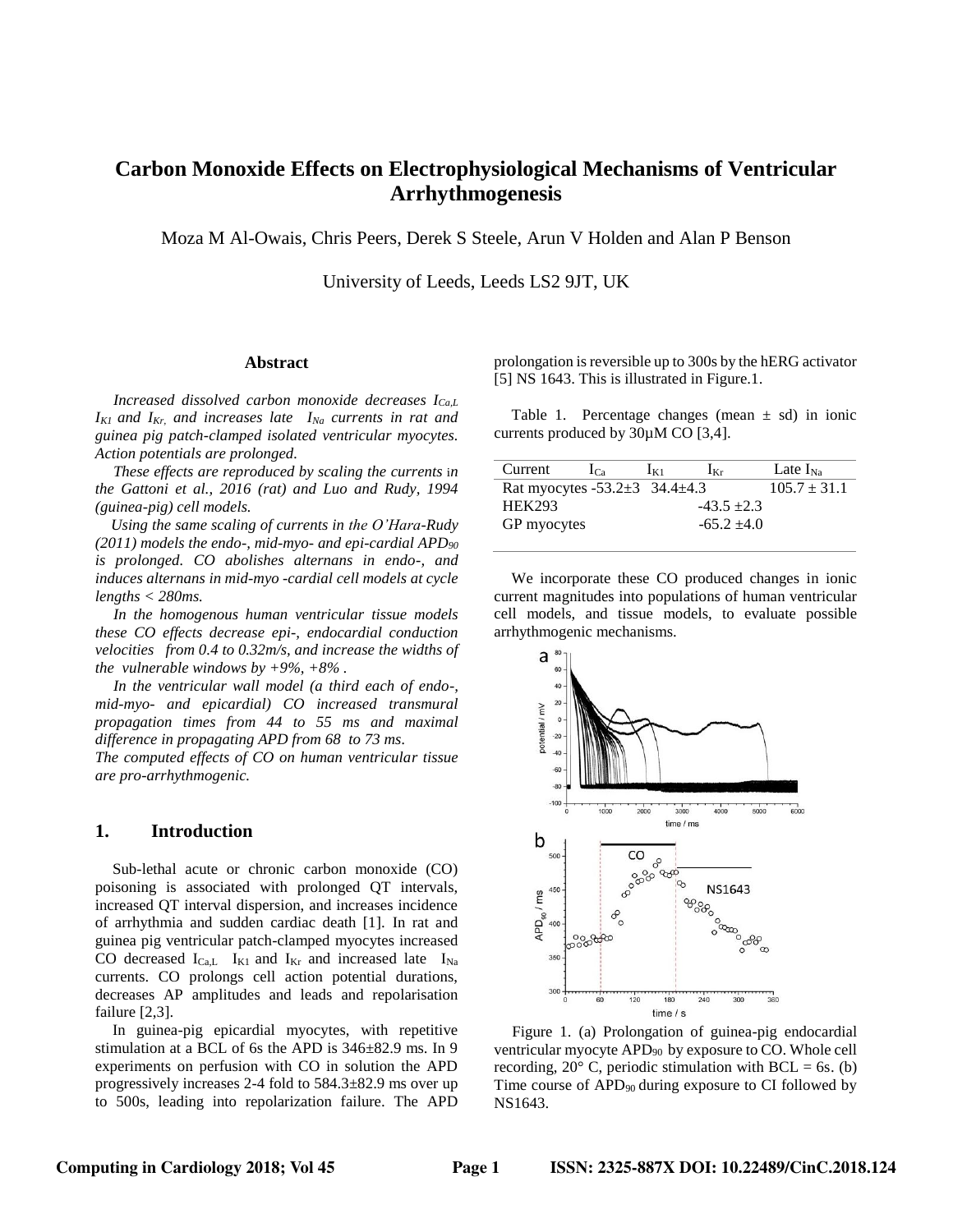## **2. Methods**

Propagation was modelled by the non-linear partial differential equation:

$$
\partial V/\partial t = \nabla (DVV) - I_{\text{ion}} \tag{1}
$$

 $V/mV$  is membrane potential,  $\nabla$  is a spatial gradient operator, and  $t$  is time /ms.  $D$  is the diffusion coefficient /mm<sup>2</sup> ms<sup>-1</sup> that characterizes the electrotonic spread of voltage via local circuit currents, through cell-to-cell coupling by gap junctions, and the extracellular and intracellular resistances. *I*ion /μA.μF−1is the total membrane ionic current density and is described by the Gattoni *et al* [6] Luo & Rudy [7] or O'Hara & Rudy [8] models.

In a 1D model, the type of cell model, its parameters, and diffusion coefficients can change with distance. Such a 1D, heterogenous model for propagation in tissue have been widely applied to model propagation, the rate dependence of APD, the vulnerability to re-entrant arrhythmia effects on the ECG, and cardiac pacemaking. In the ventricular wall model there was a stepwise change in the parameters for between the endo-, mid-myo- and epi-cardial models, each of which occupied a third of the 1-D strand.

Cell models and tissue models were solved with a space step of  $\Delta x = 0.2$ mm, an adaptive time step of 0.01ms -0.25ms. Cell model conductance parameters were Gaussian distributed with a  $\pm$ 5% standard deviation.

### **3. Results**

### **3.1. Guinea pig ventricular myocyte**

The effects of CO on ionic currents (Table 1) prolong the action potentials in the ventricular cell models. In the Gattoni *et al*. (rat) model this is primarily *via* late *INa*, and in the Luo & Rudy (guinea pig) models primarily *via IKr*. Although CO produced changes in current in rat cells are used to model the effects of CO, cell and tissue action potential results for the rat model are not presented, as the shape of the guinea pig ventricular action potential is closer to that of the human, and both include *IKr*.

The increase in APD<sub>90</sub> is produced by CO in the guinearpig cell model is seen throughout the dynamic restitution curve, and is greater at shorter BCL, increasing from ~10 to ~20 ms as BCL decreases from 1000 to 200 ms. The computed APD90s of both standard and cell models modified for CO seen in Fig.2 are much less than the observed APD90s of Fig.1. The restitution curve of Fig.2b does not show any alternans.



Figure 2. Luo-Rudy epi-cardial cell model, with standard parameters, and conductance parameters modified for CO; note solutions are for 37° C. (a) last action potentials of 50 cycles,  $BCL = 6s$  with 5% variability in conductance parameters (b) APD<sub>90</sub> dynamic restitution curve,  $\bullet$  with CO, ○ with standard parameters. At each cycle length two subsequent APD<sub>90</sub>s are plotted

## **3.2. Guinea pig ventricular tissue propagation**

For homogeneous endo- and epi-cardial ventricular strand models with a constant diffusion coefficient of  $0.048$  mm<sup>2</sup>/ms, the conduction velocity at a BCL of 1s is 41.5 cm/s. For both homogenous strand models this velocity is reduced by CO, to 41.0 cm/s. The temporal vulnerable window (time interval during repolarization when a 1.5 threshold pulse applied at that point on the strand initiates unidirectional propagation) is constant along the strand and is increased by CO by less than one ms.

### **3.3. Human ventricular myocytes**

In all simulations with the O'Hara & Rudy (2011) cell models, with a 100 beats at a BCL of 1s the effects of CO are to prolong the action potentials smoothly. With 5% variability in the conductance parameters the estimated probability density for the 100<sup>th</sup> action potential, with a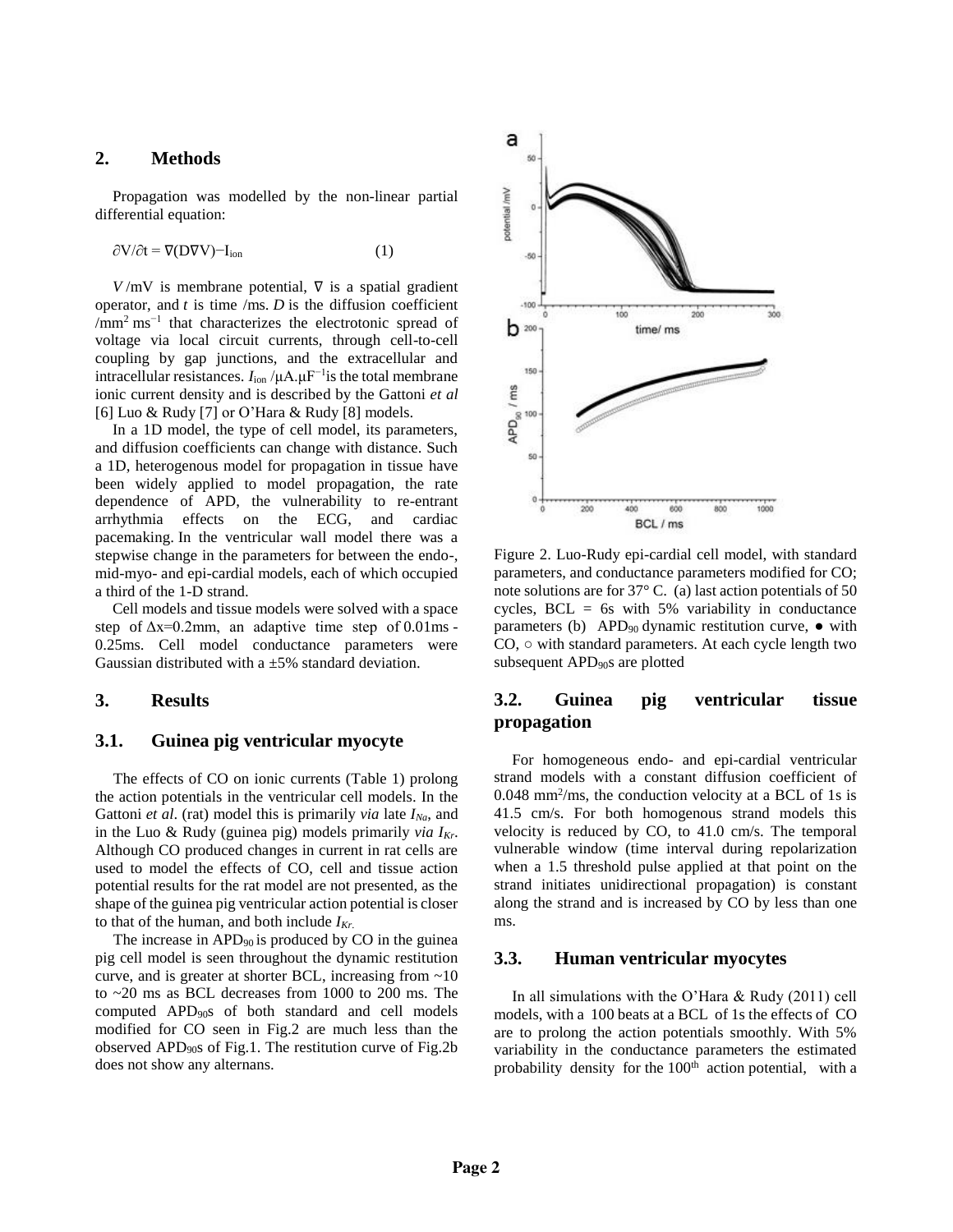

Figure 3. CO effects on O'Hara & Rudy model properties. (a) Histograms of APD<sub>90</sub> of  $100<sup>th</sup>$  AP, BCL = 1s, with 5% variability, epicardial cell model. (b) APD<sub>90</sub> dynamic restitution curves for  $\bullet$  with CO and  $\circ$  control for M, epiand endo-cell models (c) magnified, higher resolution view of ● M cell with CO and ○ control endo-cell models, showing alternans (d) maximal difference in  $APD_{90}$  varies with  $BCL$  with  $CO$  and  $\circ$  control.

BCL of 1s, are unimodal and appear Gaussian (Fig.3a). Endo- and epi-cardial APD<sub>90</sub> is prolonged from  $267.5 \pm 8.7$ , 234.7±7.3 to 387.6±17.9, 335.7±12.3ms for the CO effects on all ion channels, on  $I_{Kr}$  only to  $362.5 \pm 13.9$ ,  $320.5 \pm 11.2$ , or  $I_{Kr}$  in combination with peak and late Na currents to 407.0±13.2 , 334.0±11.1 ms at BCL of 1000ms. Prolongation of the  $APD_{90}$  is seen at all BCL (Fig 3b) Repolarization failure was not observed in these simulations, and CO abolishes alternans in the endo-, and induces alternans in the mid-myocardial cell models (Fig. 3c). The maximal difference between APD<sup>90</sup> of the different cell types (between M and epi-cardial cells) is decreased by CO at all BCL (fig 3d).

### **3.4. Human ventricular propagation**

For homogeneous endo- and epi-cardial ventricular strand models with a constant diffusion coefficient of 0.048 mm<sup>2</sup> /ms (that gives a transmural activation time of 40 ms for a 16.6 mm strand paced at 0.5 Hz) the conduction velocity at a BCL of 1s is 41.2 cm/s. For both homogenous strand models this velocity is reduced by CO, to 32.7 cm/s. The temporal vulnerable window for the homogeneous endo- and epi-cardial ventricular strand models are between 1 and 2 ms, and CO increases them by 3 and 8% i.e. the computed change has little biomedical consequence.

 Ventricular tissue is heterogeneous, and a cartoon 1-D representation of the ventricular wall is by equal thirds of endo-, mid-myo- and epi-cardial cells. In such a model the vulnerable window varies with position and is asymmetric. In the ventricular wall model the space-time integral between the start and end curves provide an index of wall vulnerability. The effect of CO is to increase this from 958 to 990 mm.ms i.e. only a few %.



Figure 4. Start (black) and end (red) of vulnerable window in 1D ventricular wall model with equal thirds of epi-, midmyo- and epi-cardial cell models.